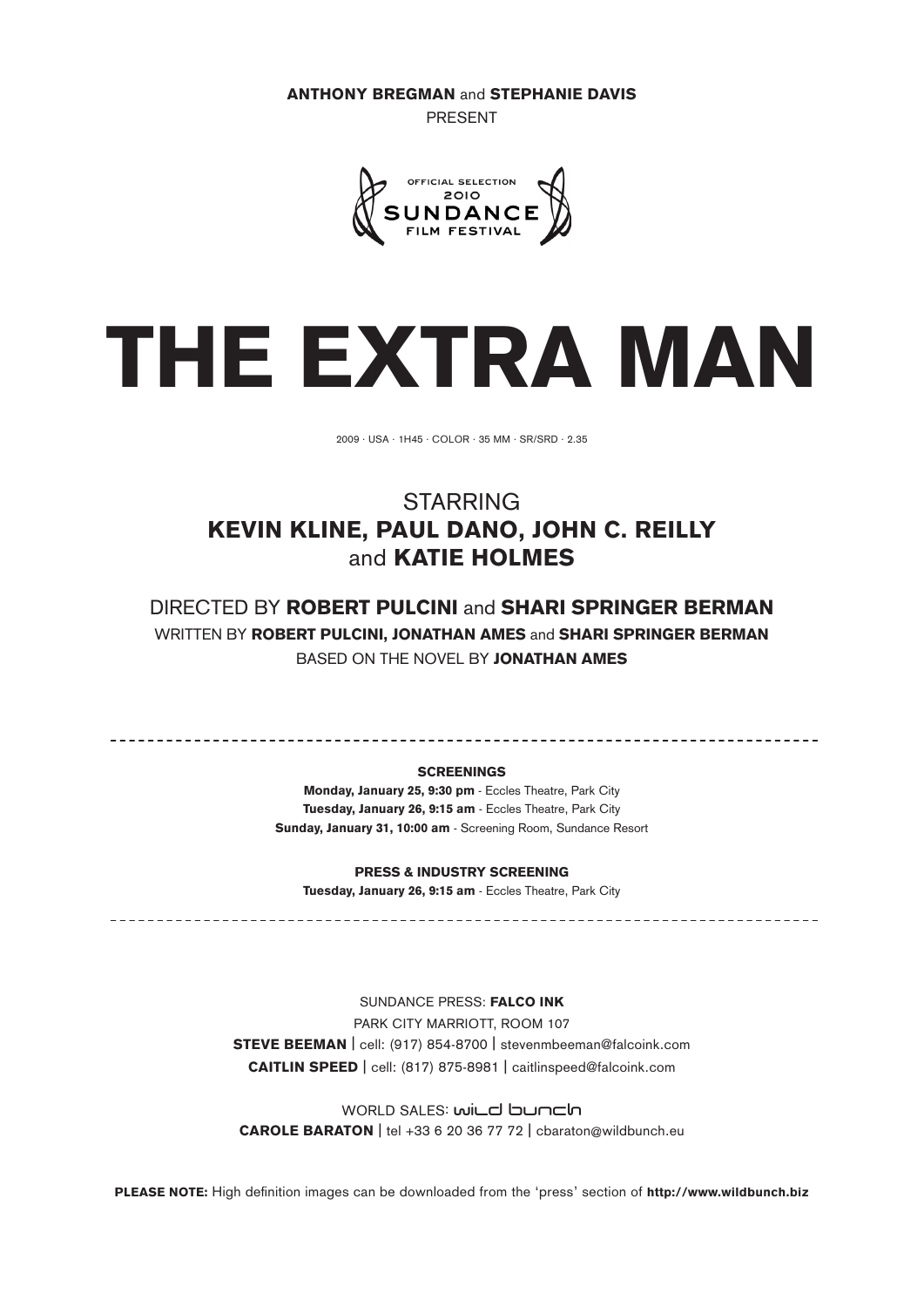#### **SYNOPSIS**

Louis Ives (PAUL DANO) is a sensitive would-be writer who dreams of being the next F. Scott Fitzgerald, despite the fact that he is merely an English teacher at a Princeton, NJ Prep School. But when he is caught in an embarrassing situation involving a colleague's stolen brassiere, Louis decides getting fired is the best thing for him. He'll move to New York and finally live the life he was meant to lead.

Every bit the starving artist, Louis manages to find residence sharing a tiny apartment with Henry Harrison (KEVIN KLINE). A man of peculiar taste, excellent grammar, and no particular occupation, Louis quickly becomes absorbed in Henry's bizarre personal history and unpredictable schedule. Henry, it seems, is an "extra man" – a male escort who serves as a social companion for elderly women. A network of sycophants and hangers-on (most of whom Henry openly disdains) is revealed to Louis, as Henry shows him how to crash the opera and mingle with high society.

Buoyed by Henry's joie de vivre and effective life lessons (though confused by his reactionary politics and views on sex), Louis finds himself emerging from the shyness that used to plague him. He takes a job at an environmental magazine, where he has cast his eye on a young assistant named Mary (KATIE HOLMES), and even begins exploring his confused sexual identity by patronizing a dominatrix who teaches him how to dress up in drag (PATTI D'ARBANVILLE).

Henry's curious tribe of acquaintances also includes Gershon (JOHN C. REILLY), a hirsute recluse who has a love-hate relationship with Henry, and Otto (JASON BUTLER HARNER), Henry's previous roommate who may or may not have stolen Henry's unproduced masterpiece. But as Henry's world grows more vivid and complex, Louis begins to notice elements of sadness and regret in his emotionally impenetrable friend . As Henry becomes more and more desperate to curry favor with one of his most prestigious lady friends, the elegant 92-year-old Vivian (MARIAN SELDES), he begins to realize that

Henry's charm comes at a price. His path towards self-discovery takes an unexpected turn as Louis begins to find wisdom in ways that Henry never intended.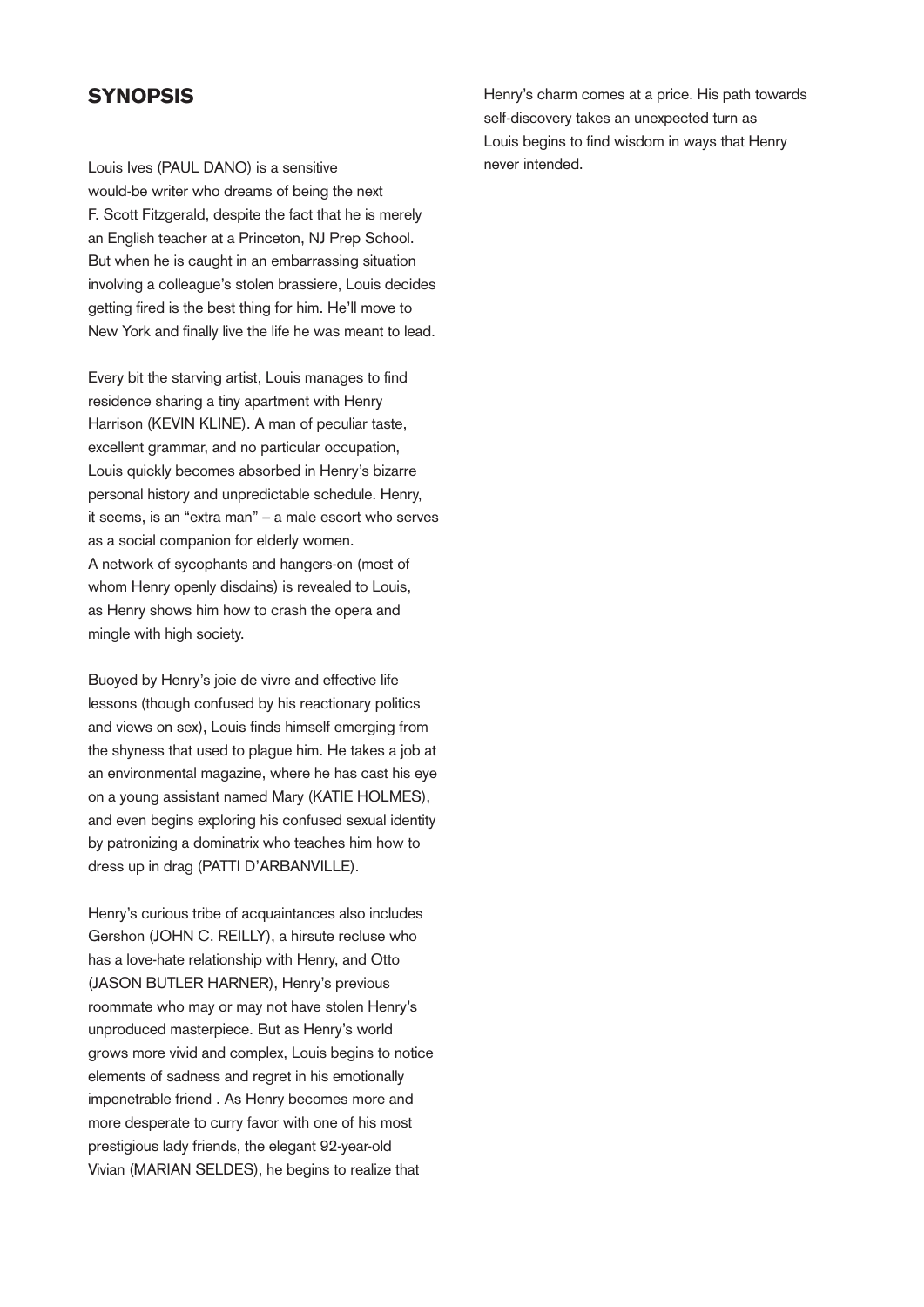# CAST

# **CREW**

| Louis Ives            | PAUL DANO                  |
|-----------------------|----------------------------|
| <b>Henry Harrison</b> | <b>KEVIN KLINE</b>         |
| Mary                  | KATIE HOLMES               |
| Gershon               | JOHN C. REILLY             |
| George                | JOHN PANKOW                |
| Lagerfeld             | <b>CELIA WESTON</b>        |
| Katherine             | PATTI D'ARBANVILLE         |
| Lois                  | <b>LYNN COHEN</b>          |
| Vivian                | <b>MARIAN SELDES</b>       |
| Aresh                 | DAN HEDAYA                 |
| Otto Bellman          | <b>JASON BUTLER HARNER</b> |

| Directed by   | ROBERT PULCINI               |
|---------------|------------------------------|
|               | <b>SHARI SPRINGER BERMAN</b> |
| Screenplay by | ROBERT PULCINI.              |
|               | JONATHAN AMES &              |

Based on the novel by **JONATHAN AMES** 

Produced by **ANTHONY BREGMAN** STEPHANIE DAVIS

SHARI SPRINGER BERMAN

Executive Producers JONATHAN AMES STEFANIE AZPIAZU AGNES MENTRE VINCENT MARAVAL ROBERT PULCINI SHARI SPRINGER BERMAN

| Co-Producer /                  |                     |
|--------------------------------|---------------------|
| <b>Unit Production Manager</b> | REBECCA RIVO        |
| Edited by                      | ROBERT PULCINI      |
| Director of Photography        | <b>TERRY STACEY</b> |
| <b>Production Designer</b>     | <b>JUDY BECKER</b>  |
| Costume Designer               | SUTTIRAT LARLARB    |
| Music Supervisor               | LINDA COHEN         |
| Composer                       | KLAUS BADELT        |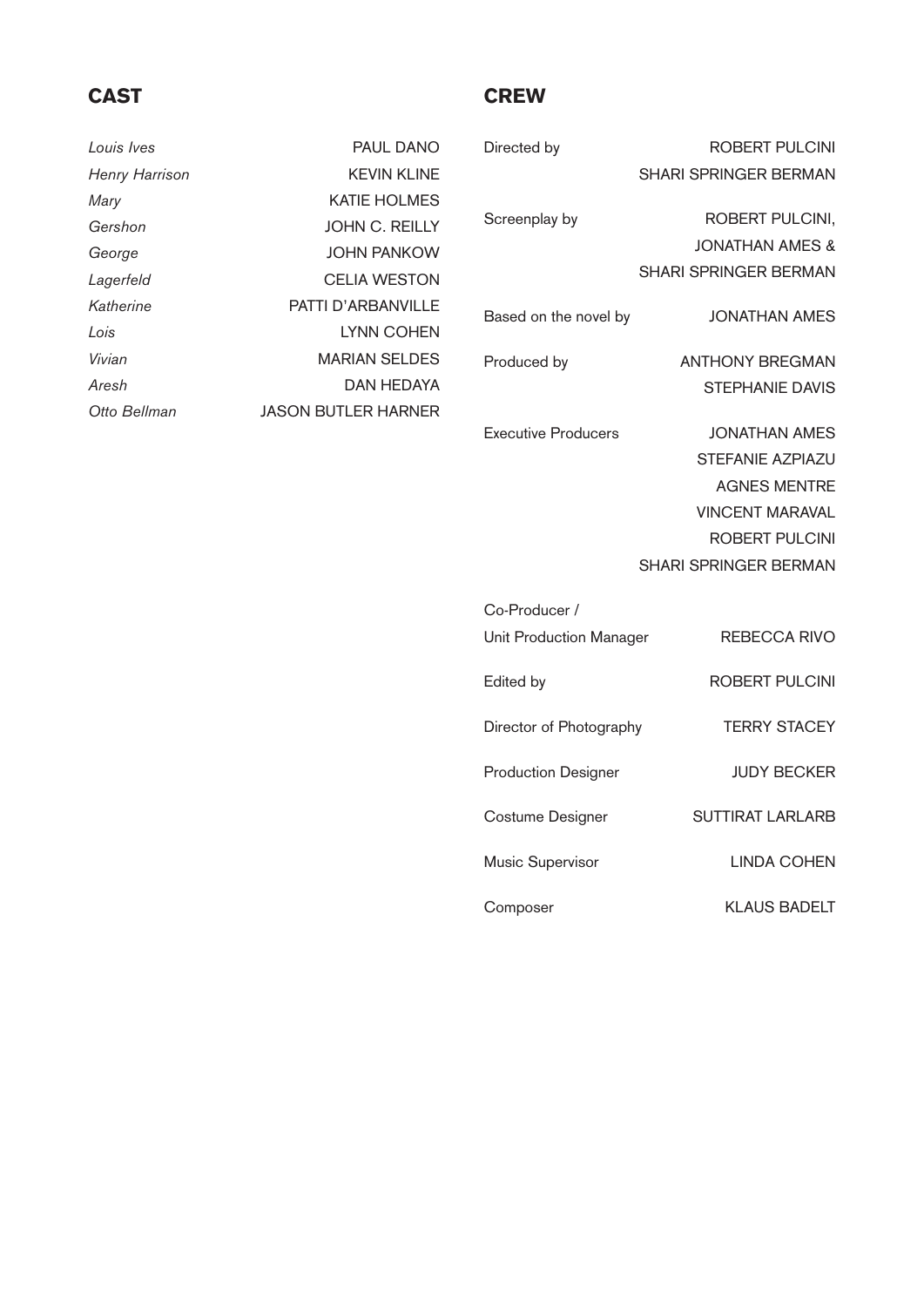#### About the Production

Anyone who has lived in New York City has met someone like Henry Harrison. Impossibly charming and sophisticated, despite having no fixed income or easily discernible job, Henry is the kind of person who knows how to get into the opera for free, wangle invites to the poshest of parties, and winter in Florida with the jet-set. In other words, he's just the kind of mentor that shy, passionate, would-be writer Louis Ives needs when he moves to Manhattan to pursue his literary dreams.

The mentor-protégé relationship between Henry and Louis is at the heart of THE EXTRA MAN, a touching and offbeat comedy based on the novel by comedic writer Jonathan Ames. In the early 1990s, Ames was a lot like Louis himself, an unknown starving artist hoping to find success in the big city, when he met someone a lot like Henry Harrison. "I wrote the novel between 1992 and 1996, exaggerating certain things about myself and the life I was leading", he recalls today. "I was very influenced by novels about characters with huge imaginations, like DON QUIXOTE and A Confederacy of Dunces, as well as stories about writers observing life like Christopher Isherwood's I AM A CAMERA. Befriending an "extra man", Ames was inspired to explore the character in literary form, beginning with a short story (H. HARRISON AND MISS PEPPER) that grew over time into a novel. Between quiet, reserved narrator Louis secretly wrestling with his own curious sexual interests – he may or may not be interested in cross-dressing – and the completely unique Henry attempting to maintain his social status among the wealthy, aged widows of the New York social scene, the lively, urban atmosphere provides a background for a most unexpected friendship. Ames' novel was hailed by the New York Times as a "sure-footed exploration of sexual confusion and a loopy, elegant, surprisingly moving comedy of manners".

As is often the case with an acclaimed novel by a young comic writer, there was early discussion about turning the book into a film, but Ames'

manager and producer Stephanie Davis knew that the film needed a particular touch. "I had worked with Bob and Shari and knew that this story had so much in tune with their sensibilities", Davis says today, referring to independent filmmakers Robert Pulcini and Shari Springer Berman, who earned an Oscar nomination for their first feature film, AMERICAN SPLENDOR. Davis sent the novel to them to read, but the team was busy with other projects. Then, a year later, Davis sent another book by Ames for them to consider. Accidentally confusing the two submissions, Robert Pulcini ended up taking home THE EXTRA MAN to read by mistake – a mistake that proved most fortuitous.

"When I read the book, I couldn't stop laughing", Pulcini recalls today. "I heard Bob cracking up and kept asking what was so funny", remembers Berman, "and he told me I had to read this wonderful novel". Better late than never, Pulcini and Berman immediately agreed that they were ideal matches for the project, and came aboard to help Ames fashion the novel into a screenplay. For the filmmakers, the opportunity to tell a story about such quintessentially New York characters meant the opportunity to shoot a film about a city they love.

"I had an older relative who reminds me a lot of Henry Harrison", explains Berman. "He spent his life in Manhattan and longed to become a poet, and although he never became famous, he still, even in his later years, thought of himself as part of the cultural and artistic life of the city. Even though we were so many years removed from him, Bob and I felt connected to him because, like us, he was so committed to being an artist".

"New York is the one city in America where people move to, or choose to stay in, simply because of the proximity to high culture – the opera, the theatre, the museums", observes Robert Pulcini. "They live here because they need to be a part of that. Some of them are brilliant, some of them perhaps were artists once and it didn't work out, some of them are just hangers-on and fans, but they all share a passion for a certain kind of culture that can only be found in New York". "Louis Ives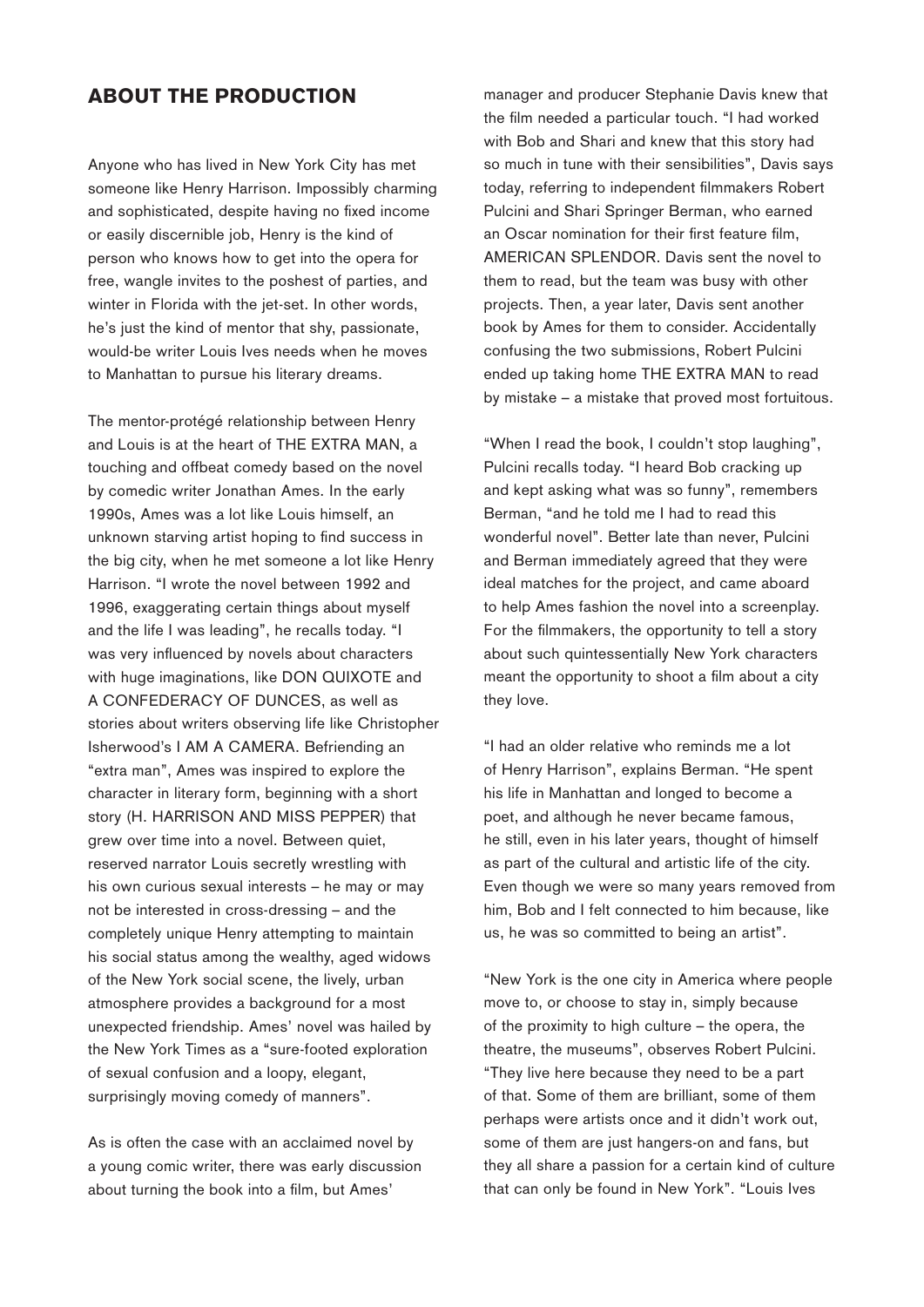isn't going to settle down and become a suburban dad", adds Shari Springer Berman. "The power of this story is that it's about a young man who is kind of lost and he moves to the city and he finds his tribe among these strange, eccentric people".

The film is also the rare story that revolves around a genuine friendship that emerges between two very different people over the course of time. In this way, it reminded Berman and Pulcini of some of their favorite movies that feature similar relationships that are unexpected but completely believable, including Hal Ashby's beloved cult classic HAROLD AND MAUDE, John Schlesinger's legendary MIDNIGHT Cowboy, and Bruce Robinson's masterpiece WITHNAIL AND I.

Putting together an independently financed film in New York City meant finding a producer with experience producing modestly budgeted films with top talent, and Anthony Bregman, with two decades of film credits as a producer and executive fit the bill. "I had been wanting to work with Bob and Shari for a long time", recalls Bregman. "They brought me the script, which they had optioned and adapted on their own, and it was exactly the kind of story a producer looks for. It is at once emotional, and funny, and completely unique and all its own. I came on board and we started to put a package together, and with characters so rich, it wasn't hard to find a great cast".

Bregman explains: "Audiences are used to seeing quirky, eccentric characters in independent films, but many times, you are just asking an actor to conform to a kind of stock character that audiences are already familiar with. THE EXTRA MAN is different because Louis and Henry have such depth and rich emotional lives; there is something funny about them, but also something quite sad about them. Even Mary and Gershon are every bit as distinctive, and I think great actors are always looking for roles that they can define as their own, instead of just repeating a familiar character". Indeed, the entire supporting cast includes stage and screen veterans who have long been respected as among the strongest and most reliable on-screen presences in recent years. John C. Reilly, who has demonstrated his versatility with both comedic and dramatic material, takes on the role of Gershon, Henry's hirsute sycophant. Katie Holmes, who bursts with natural charm and energy, plays Mary, an object of attraction for Louis at his new job. Longtime Broadway stars Marian Seldes and Lynn Cohen play two of Henry's social circle, with film and stage veteran Celia Weston as Lagerfeld, a professional rival of Henry's. Familiar faces like John Pankow, Dan Hedaya, Patti D'Arbanville, and Jason Butler Harner round out the cast.

But finding the two lead actors to play Henry and Louis required even more care. The delicate balance between the two characters was going to be a challenge for all concerned. "It's a really tall order to play Louis", says Robert Pulcini. "What young actor is going to be able to hold his own on screen opposite this wild character? What kind of actor is going to be able to create and perform such a strong, inner, emotional life when for much of the film he's just an observer? And yet that actor still has to be just as fascinating as Henry?" Shari Springer Berman recalls the moment where she knew that Paul Dano was the right choice. "We were working on the script, thinking so much about who could play Louis, when we went to the theatre and saw THERE WILL BE BLOOD. I practically punched Bob in the arm and said 'There's our Louis!'" Indeed, although Berman had been a fan of Dano's work before – particularly his largely mute turn as a sullen teenager who has taken a vow of silence in the independent hit LITTLE MISS SUNSHINE – it was seeing him hold his own opposite Daniel Day-Lewis' Academy Award ©-winning role as Daniel Plainview that convinced her he would be ideal for THE EXTRA MAN. "Besides that, Paul has one of the most expressive faces I've ever seen on an actor", she concludes. "Paul doesn't need to use words; he can render so much depth and subtext just through the reactions in his face, it's exactly the kind of thing we would need for Louis, who is so quiet and introspective and conflicted at the same time. Louis is a very poetic character, and Paul, I think,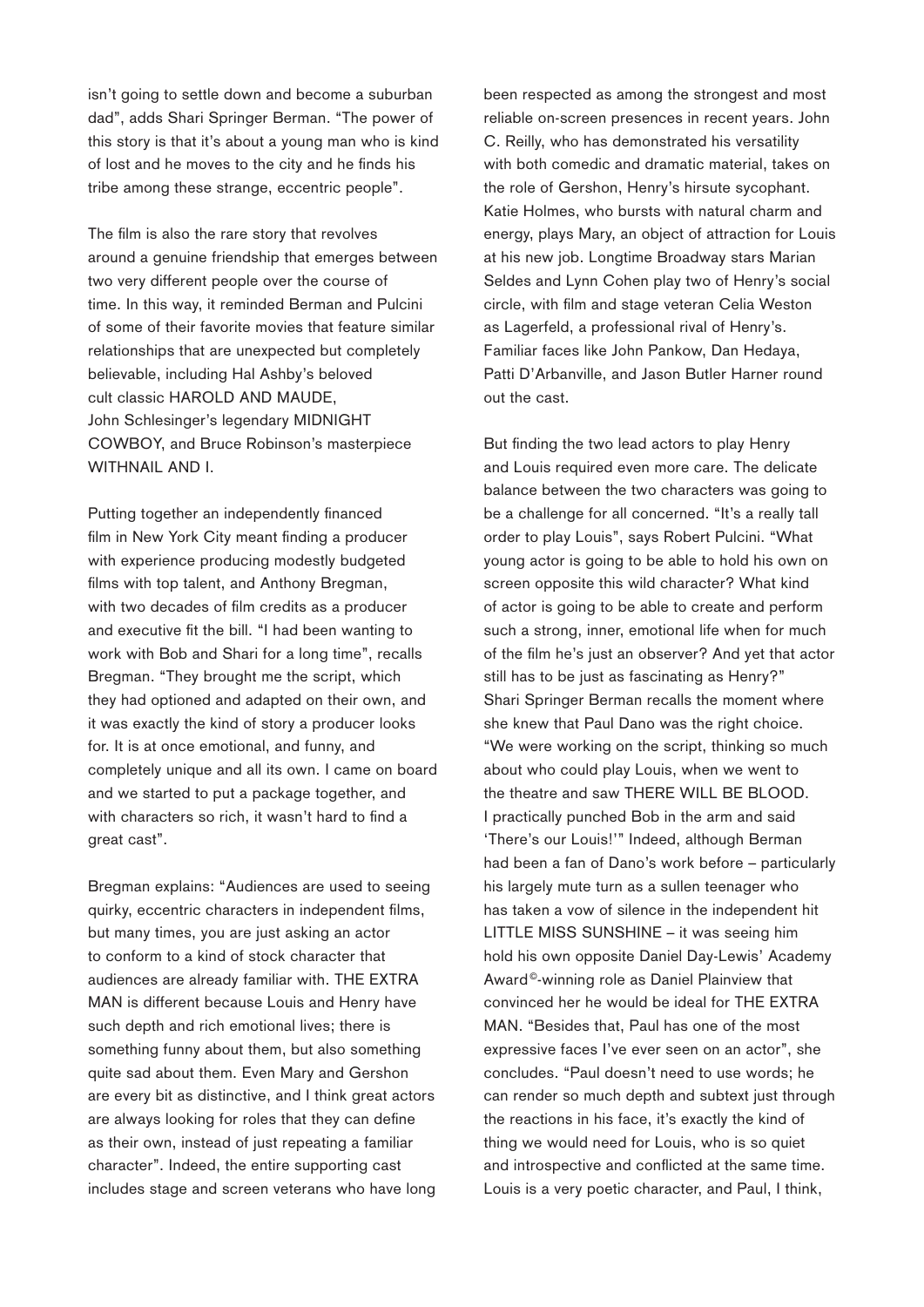is a very poetic actor".

Finding a Henry Harrison meant finding an actor of extraordinary capacity who could play a figure almost Shakespearean in size. "Kevin Kline is unique", says Pulcini, "he really doesn't have any peers in the industry. He's almost like a 19th Century actor, there is something larger-thanlife and out-of-time about him that is just perfect for Louis. There was nothing he couldn't do as Henry". From the outset, Kline pursued the part with the same vigor and dedication that has brought him acclaim and recognition as one of the world's most intelligent and committed performers.

He would show up at meetings dressed like Henry Harrison, seemed to be just as facile with his facts about theater and society as Henry himself, and over the course of filming made himself an expert in the things Henry was expert in.

"I have never worked with a more talented actor", says Berman plainly, recalling Kline's commitment to and understanding of the role. "He can do anything – sing, dance, act, play piano – and he is incredibly smart. At an early meeting, I mentioned to him a favorite line in the book, where Henry says his life is a 'veil of tears'. Kevin said he loved the line, too, but pointed out we had gotten a word wrong – the word is actually 'vale', short for 'valley', and comes from a hymn in the Catholic liturgy. I thought to myself, who could possibly know that?" Not every element of Kline's expertise was quite so refined. "Kevin wanted to be as much like Henry as possible", Berman says, "and I think he was proudest of the fact that, like Henry, he learned how to urinate discreetly in public. It got to the point where he would announce it to everyone on the set, 'I'm going to piss!'"

For writer Jonathan Ames, who has springboarded from his success as a novelist to become an actor, storyteller, and producer (he is currently working on an HBO series based on his book BORED TO DEATH with Jason Schwartzman and Ted Danson), seeing such a significant part of his own life come to fruition on the screen has been a strange experience. "Watching Paul Dano work was quite

wonderful because he's such an expressive actor with a magnificent vulernability", he says. "And Kevin Kline is otherworldly. He had such a great intuition for Henry, it was truly uncanny. When I lived with the real Henry, I found myself quite unconsciously talking like him, clipping my words and sounding very imperious, he was that strong of a character. After just a short time of being with Kevin, while he was in character as Henry, I found myself doing the same thing, that's how strong his conception of the character is". "We all started to talk like Henry", adds producer Stephanie Davis. "It was so incredible to be shooting in New York City, to be walking on the same streets that these characters walked, to be living in their world".

With the cast in place, Berman, Pulcini, and the producers could set their focus on the creative and logistical demands of making Ames' story a reality on the screen. Berman and Pulcini had to confront puzzling issues such as capturing the novel's timeless quality. The original novel takes place in the 1990s – though with the backdrop of New York high society, Louis' Fitzgerald-esque imagination, and Henry's prudish, old-fashioned views on sex and women, it could almost just as easily take place a generation or two (or three) earlier. Setting the film during the present day meant making some concessions that might compromise that tone. "We had a debate, wondering 'Does Louis have a cell phone?" remembers Shari Springer Berman. "On the one hand, he just doesn't seem like that kind of character. But on the other hand, its 2009 and everyone has a cell phone. Even Harvey Pekar has a cell phone!" she laughs, referring to the misanthropic, real-life anti-hero of AMERICAN SPLENDOR. "I think we've retained a lot of the timeless sensibility", adds Robert Pulcini. "The Katie Holmes character, Mary, is a good example. She's a very modern character – she works at an environmental magazine, and obviously audiences very much associate her with contemporary culture. But at the same time Mary is kind of a fantasy, like an F. Scott Fitzgerald heroine, very elusive and romantic,at least from Louis' perspective". "That's reflected in the costume design", points out Berman. "In the beginning, Louis has a dream about a girl in a very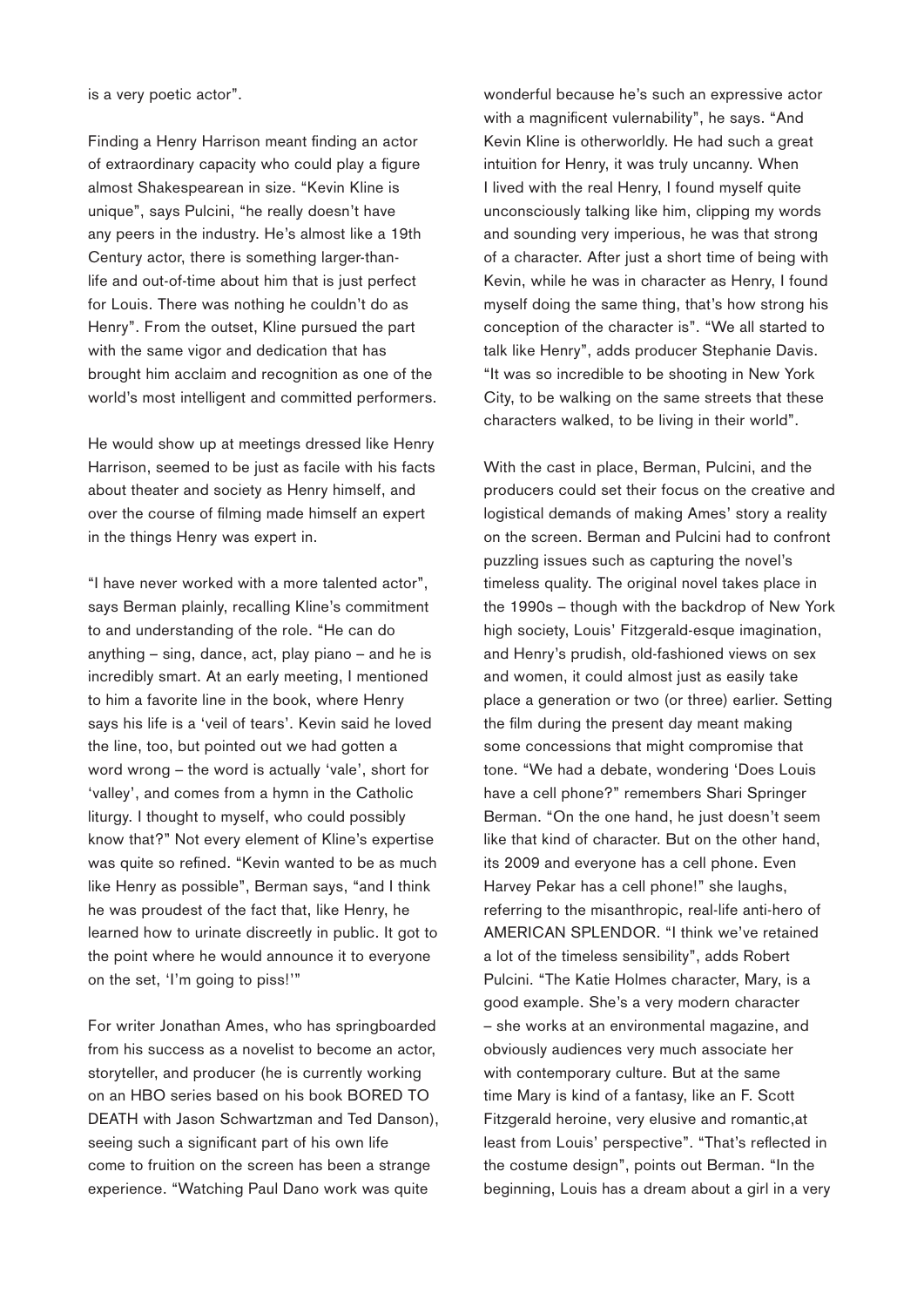1920s-looking hat, and later we see a very similar hat worn by Mary, bringing that sense of timeless-ness even to that character".

THE EXTRA MAN is a charming mix of the familiar and the unique, an investigation into two completely unique characters who have an unexpected influence on each other, and a young man's cautious and quixotic journey into the heart of New York City. "Ultimately, it's about friendship, and loneliness, and being beyond definition", says Jonathan Ames.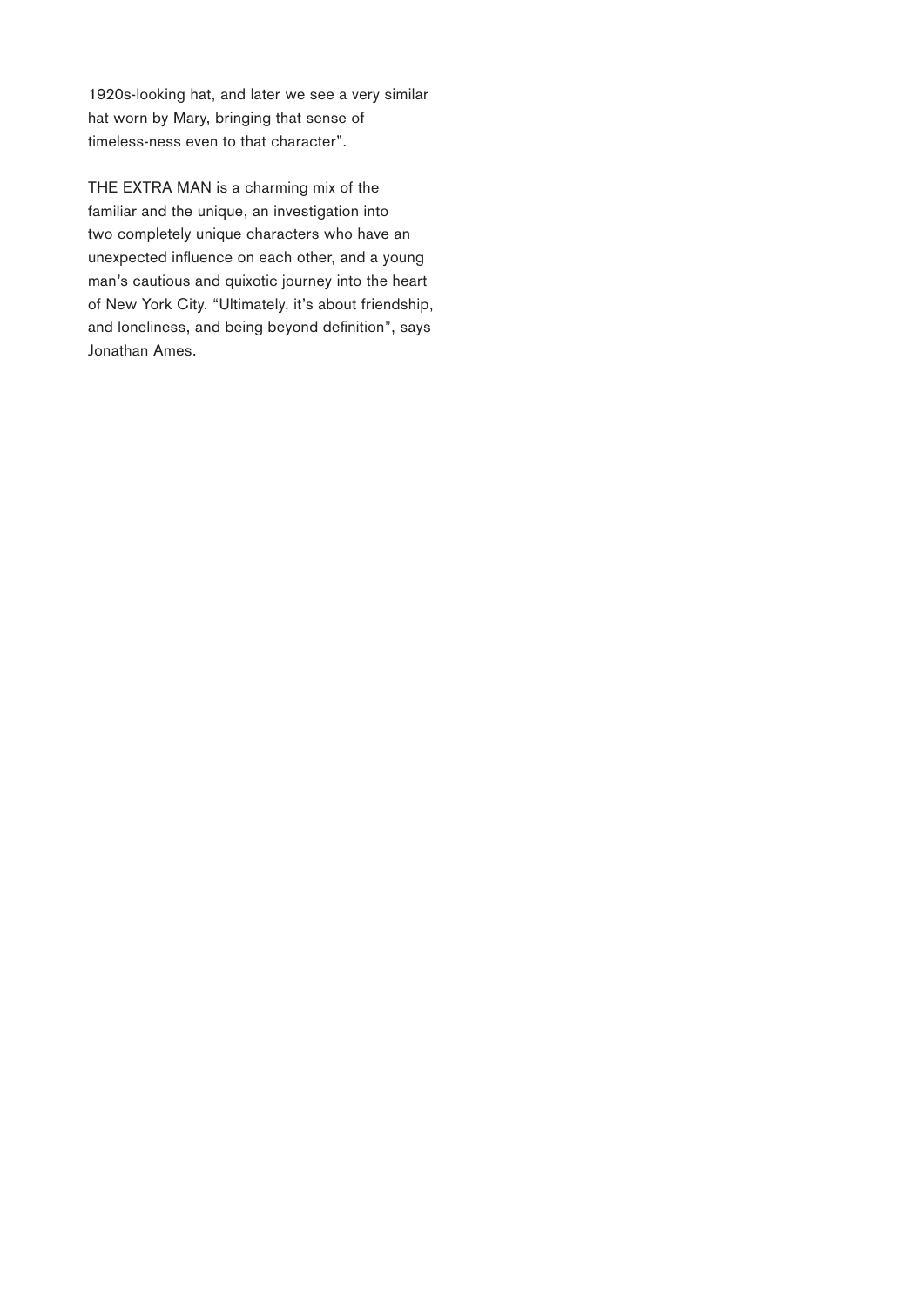#### About the Cast

#### **PAUL DANO (Louis Ives)**

Paul Dano recently appeared in Matt Aselton's GIGANTIC as Brian Weathersby, a mattress salesman whose plan to adopt a baby is augmented by a girl named Happy (Zooey Deschanel) who falls asleep at his workplace. He also makes a cameo appearance in Ang Lee's Taking Woodstock, and starred in Spike Jonze's WHERE THE WILD THINGS ARE, based on Maurice Sendak's children's classic and featuring a cast that includes Forest Whitaker, Catherine Keener and Mark Ruffalo. Dano also stars in Dagur Kari's independent THE GOOD HEART which reunited him with his L.I.E. co-star Brian Cox. Dano garnered a BAFTA nomination for Best Supporting Actor opposite Daniel Day-Lewis in THERE WILL BE BLOOD, Paul Thomas Anderson's adaptation of the Upton Sinclair novel Oil! Dano's breakthrough performance came in 2006 when he starred in the Oscar and Golden Globe-nominated Little Miss Sunshine. His performance, opposite an ensemble cast that included Alan Arkin, Abigail Breslin, Steve Carrell, Toni Collette and Greg Kinnear, earned Dano a Broadcast Film Critics Association Award for Best Young Actor and an Independent Spirit Award nomination for Best Supporting Actor. The cast also received a Screen Actors Guild Award for Outstanding Performance by a Cast in a Motion Picture and a Broadcast Film Critics Association Award for Best Acting Ensemble. Additional film credits include EXPLICIT ILLS, Taking Lives, The King, The Ballad of Jack and Rose with Daniel Day-Lewis and Catherine Keener, Richard Linklater's Fast Food NATION and Adam Bhala Lough's WEAPONS. Dano made his film debut in the coming-of-age drama "L.I.E.", a performance which earned him an Independent Spirit Award for Best Debut Performance, as well as an award for Best Actor at the Stockholm Film Festival Los Angeles' Outfest.

Growing up in Manhattan and Connecticut, Dano began his career on the New York Stage with

supporting roles on Broadway in INHERIT THE Wind opposite George C. Scott and Charles Durning and A CHRISTMAS CAROL with Ben Vereen. In October 2007, he was on stage with The New Group's off-Broadway production of Things We Want, directed by Ethan Hawke, in which he starred opposite Josh Hamilton, Peter Dinklage and Zoe Kazan. Dano currently resides in New York City.

#### **KEVIN KLINE (Henry)**

Kevin Kline has seamlessly transitioned between the worlds of theatre and film and has earned equal distinction in both. He is the recipient of numerous awards, including an Academy Award<sup>®</sup> and two Tony awards. In his three-decade long history with The Public Theater, Kline has played numerous Shakespearean roles: King Lear in KING LEAR, Richard in Richard III, Henry in Henry V, Duke Vincentio in Measure for Measure, Benedick in MUCH ADO ABOUT NOTHING, and Hamlet in two productions. For the first production of HAMLET he won the Obie Award for Sustained Achievement in Theatre and for the second production, which he also directed, he received five Drama Desk nominations, including best director and actor nominations. Kline later co-directed a televised version of the production for the PBS series Great Performances.

A Juilliard graduate, Kline made his Broadway debut playing Vershinin in Anton Chekhov's THE THREE SISTERS for John Houseman's The Acting Company, of which he is a founding member. His other Broadway credits include Hal Prince's ON THE TWENTIETH CENTURY, for which he won both a Tony and a Drama Desk Award, and THE PIRATES OF PENZANCE, which had a successful run at The Public Theater before transferring to Broadway and for which he again won both a Tony and a Drama Desk Award, as well as the Obie Award for Outstanding Achievement by an actor. Kline also won rave reviews for his Broadway performance in Shaw's ARMS AND THE MAN directed by John Malkovich, and starred in Gerry Gutierrez's production of Chekhov's IVANOV at Lincoln Center.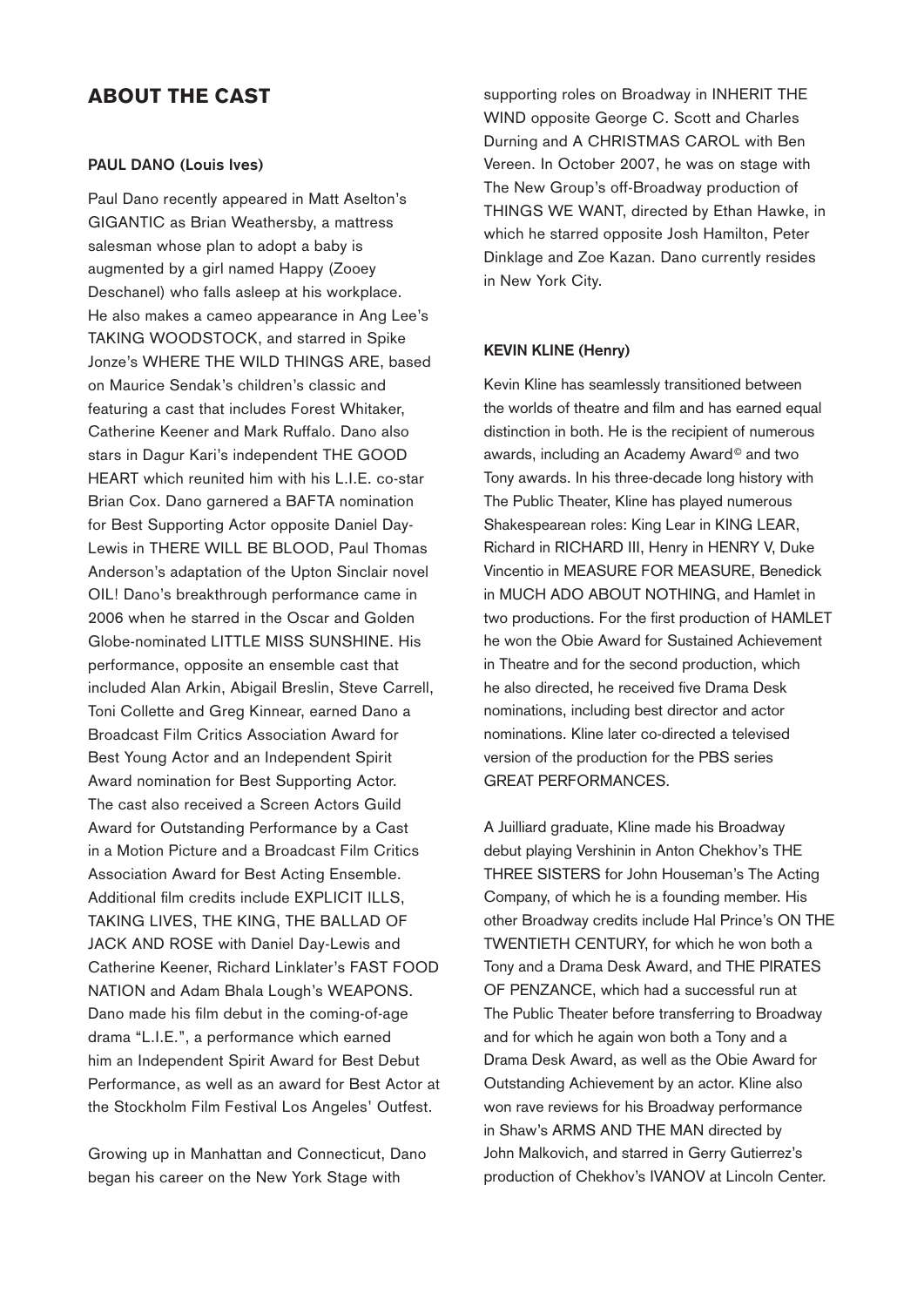He won a Drama Desk award for his performance as Falstaff in Lincoln Center Theater's production of Shakespeare's HENRY IV. At The Public's Shakespeare in the Park, Kline has also appeared opposite Meryl Streep in THE SEAGULL and in Mother Courage AND Her Children. Most recently, Kline was seen on Broadway in the critically acclaimed CYRANO DE BERGERAC, for which he received an Outer Critics Circle Award. Additionally, this is Kline's second staged production to air on PBS' Great Performances Series.

In addition to his 1988 Academy Award<sup>®</sup> for his work in the comedy A FISH CALLED WANDA: and a 2008 Screen Actors Guild Award for HBO's AS YOU LIKE IT, Kline is a five time Golden Globe nominee for his roles in SOPHIE'S CHOICE, DAVE, IN & OUT, SOAPDISH, and DE-LOVELY, and earned a Screen Actors Guild nomination for his performance in LIFE AS A HOUSE. Other film credits include THE BIG CHILL, SILVERADO, I Love You to Death, Grand Canyon, French Kiss, Cry Freedom, The Ice Storm, A Midsummer Night's Dream, The Anniversary Party, The Emperor's Club, and A PRAIRIE HOME COMPANION.

Kline recently starred in Caroline Bottaro's French language film QUEEN TO PLAY, with Sandrine Bonnaire and Francis Renaud. In the film, he portrays a doctor whose housekeeper has a passion for chess and he becomes her mentor in the game, leading her to a chess tournament and initiating major transformations in her life. Kevin Kline is the first American actor to receive the Sir John Gielgud Golden Quill Award and was recently honored with the Lucille Lortel Lifetime Achievement Award. In 2004, Kline was inducted into the Theatre Hall of Fame.

#### **KATIE HOLMES (Mary)**

Katie Holmes has appeared in films ranging from the action blockbuster BATMAN BEGINS, directed by Christopher Nolan, to critically acclaimed art house pictures including Ang Lee's THE ICE STORM and Peter Hedges' PIECES OF APRIL. Most recently,

Holmes made her Broadway debut in Arthur Miller's critically acclaimed ALL MY SONS, where she starred opposite John Lithgow, Dianne Wiest, and Patrick Wilson. Prior to that, Holmes was seen on screen opposite Queen Latifah and Diane Keaton in MAD MONEY. Her other credits include WONDER Boys, directed by Curtis Hanson; Thank You for Smoking, directed by Jason Reitman; The GIFT, directed by Sam Raimi; ABANDON, directed by Stephen Gaghan; GO, directed by Doug Liman; PHONE BOOTH, directed by Joel Schumacher; THE SINGING DETECTIVE, directed by Keith Gordon; FIRST DAUGHTER, directed by Forest Whitaker; TEACHING MRS. TINGLE, directed by Kevin Williamson; and DISTURBING BEHAVIOR, directed by David Nutter.

Born and raised in Toledo, Ohio, Holmes began acting in high-school theater productions. While attending a national modeling and talent convention in New York, Holmes was encouraged to come to Los Angeles for pilot season auditions. While in Los Angeles, she landed the role as Libbets Casey opposite Tobey Maguire and Sigourney Weaver in Lee's award-winning drama THE ICE STORM. A year later she was cast as Joey Potter on the TV series DAWSON'S CREEK, opposite James Van Der Beek and Michelle Williams. The show quickly became the highest-rated series on the WB network, averaging five million viewers per week throughout its six-season run.

#### **JOHN C. REILLY (Gershon)**

Academy Award<sup>®</sup> and multi-Golden Globe nominee John C. Reilly has made an impact in both the comedic and dramatic worlds of cinema. He received Oscar and Golden Globe nominations for Best Supporting Actor for his standout performance as Amos Hart in the Academy Award<sup>®</sup>-winning film, CHICAGO. Additionally, for that role, he was named Best Supporting Actor by the Las Vegas Film Critics, and was nominated by the Chicago Film Critics in the same category. That same year, Reilly starred in two other Academy Award<sup>®</sup>-nominated films; Martin Scorsese's GANGS OF NEW YORK, and Stephen Daldry's THE HOURS, making it the first time that a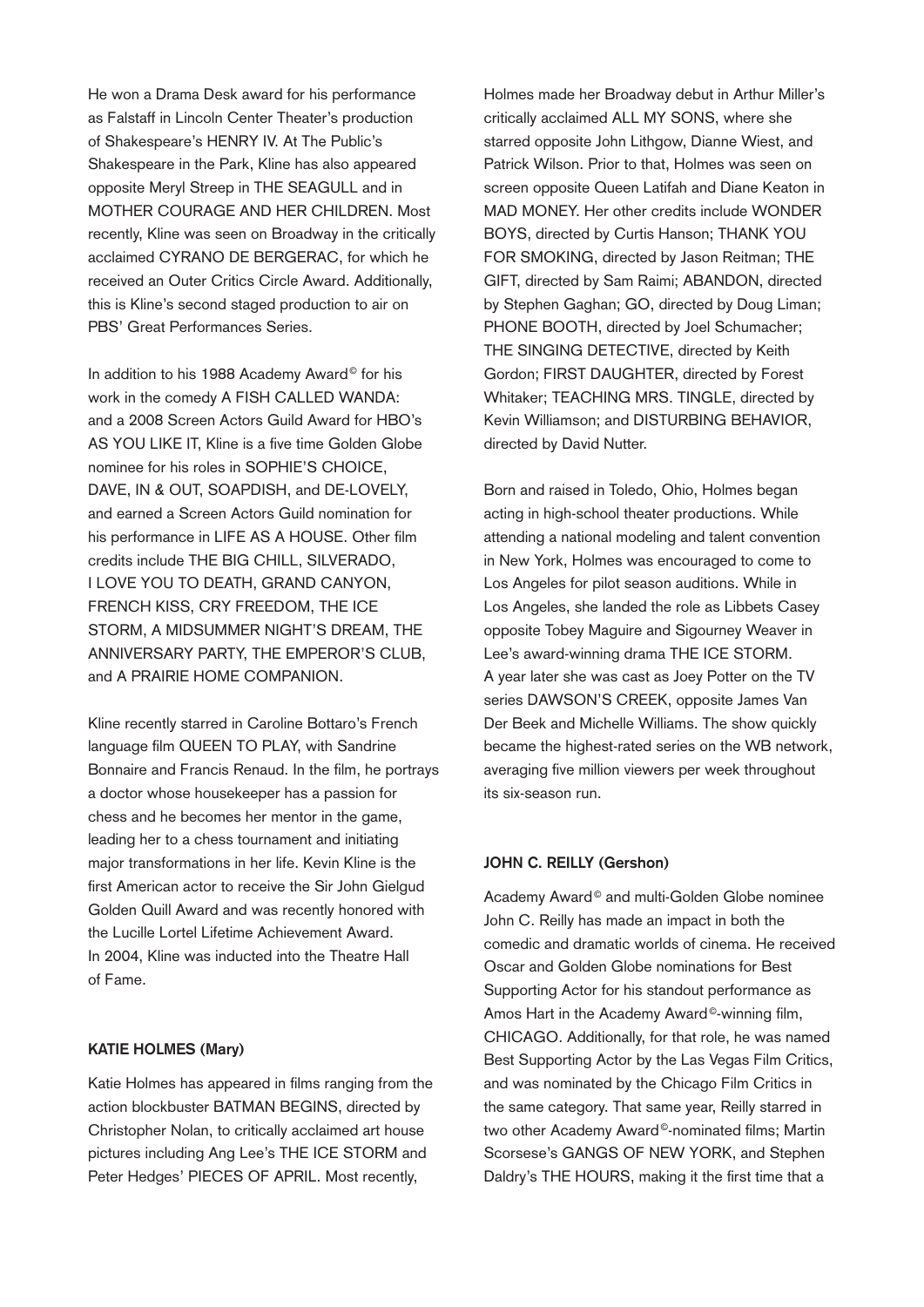single actor had been part of three of the five films in this prestigious category.

Reilly's other Golden Globe nominations were for Columbia Picture's WALK HARD: THE DEWEY COX STORY, where he was nominated for both Best Actor (Musical or Comedy) and Best Original Song (for WALK HARD). The song was also nominated for Best Song Written for Motion Picture, Television or Other Visual Media at the 51st Annual Grammy Awards. Most recently on the big screen, Reilly reunited with Will Ferrell and producer Judd Apatow in the comedy STEP BROTHERS, which went on to earn over \$100 million domestically for Columbia Pictures.

Reilly's first film role came in Brian De Palma's 1989 motion picture, CASUALTIES OF WAR. That was followed by appearances in a wide array of films, including DAYS OF THUNDER, SHADOWS AND Fog, We're No Angels, What's Eating Gilbert Grape, Hoffa, Georgia, Dolores CLAIBORNE, and THE RIVER WILD. As a regular in director Paul Thomas Anderson's films, Reilly earned acclaim for his roles in HARD EIGHT, BOOGIE NIGHTS, and MAGNOLIA. In 2003, his role as Jennifer Aniston's husband in the independent feature THE GOOD GIRL garnered him an IFP Spirit Award nomination. Other film credits for Reilly include TALLADEGA NIGHTS: THE BALLAD OF Ricky Bobby, A Prairie Home Companion, Dark Water, The Aviator, Criminal, The Perfect Storm, For Love of the Game, Never Been Kissed, Anger Management, STATE OF GRACE, and THE THIN RED LINE.

Reilly returned to his theater roots in 2000 when he starred in Sam Shepard's Tony Award-nominated Broadway production, TRUE WEST, starring opposite Philip Seymour Hoffman, garnering an Outer Critics Circle Award and Tony Award nomination for Best Actor. In April 2005 he starred in the Broadway production of Tennessee Williams' classic A STREETCAR NAMED DESIRE. His other stage credits include the Steppenwolf Theater productions of OTHELLO, A STREETCAR NAMED DESIRE, AND THE GRAPES OF WRATH where he starred alongside Gary Sinise. In addition, Reilly

produced and played the title role in Ionesco's EXIT THE KING at the Actors Gang Theater in Los Angeles.

In 2009, Reilly will lend his voice to Focus Feature's animated film 9. Staring opposite Elijah Wood and Jennifer Connelly and produced by Tim Burton, Reilly plays the character "5". Next he will be joined by Salma Hayek and Jane Krakowski in the adventure film CIRQUE DU FREAK by Universal Pictures. Both films are set to release this fall. Born in Chicago and raised as the fifth of six children in an Irish-Lithuanian family, Reilly studied at the Goodman School of Drama at DePaul University.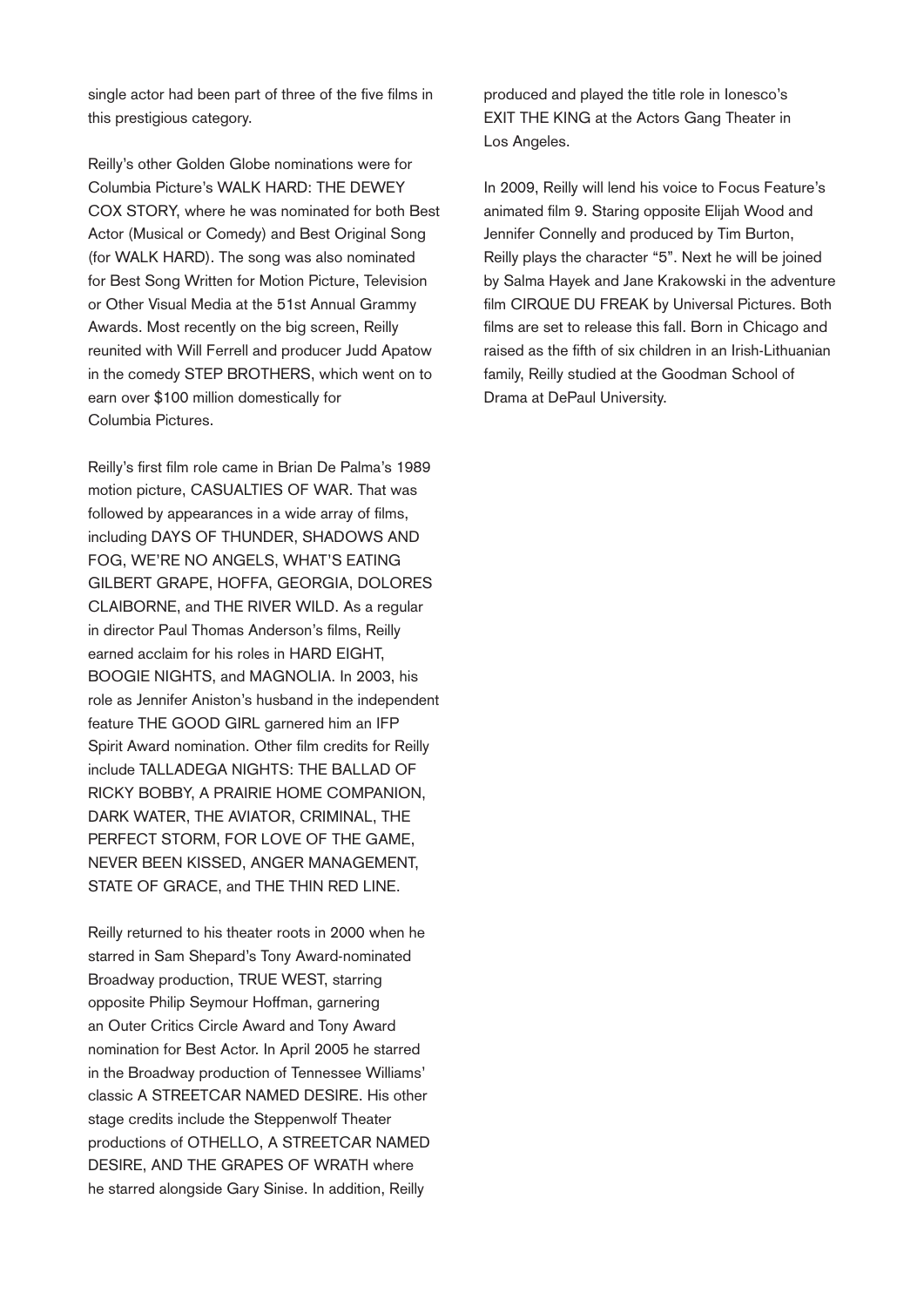#### About the Filmmakers

## SHARI SPRINGER BERMAN (Screenplay / Director) and ROBERT PULCINI

# (Screenplay / Director / Editor)

Married since 1994, Shari Springer Berman and Robert Pulcini are one of the most successful filmmaking couples in cinema history, having earned acclaim as both documentarians and feature filmmakers. They first garnered notice for their award-winning 1997 documentary OFF THE Menu: The Last Days at Chasen's, about the closing of the legendary Hollywood eatery. This was followed by another examination of a legendary and curious Hollywood sight, THE YOUNG AND THE DEAD, about the revival of the Hollywood Memorial Park cemetery. This was followed by the 2002 AMC documentary HELLO, HE LIED & OTHER Truths from the Hollywood Trenches, an insider's view of the industry based on the book by veteran producer Lynda Obst. They examined Hollywood's love affair with the road movie in the 2006 IFC documentary WANDERLUST.

In 2003, Berman and Pulcini made their fictional feature film debut with the independent hit AMERICAN SPLENDOR, based on the legendary underground comic by Harvey Pekar and featuring a star-making performance by Paul Giamatti. After winning the Grand Jury Prize at the Sundance Film Festival, the film was distributed by Fine Line Features and netted Berman and Pulcini an Oscar nomination for Best Adapted Screenplay. They also picked up awards at the Cannes Film Festival, from the National Society of Film Critics, the Writers Guild of America, and from regional film critics associations in New York, Los Angeles, Boston, Chicago, Dallas, San Diego, Seattle, and Toronto. Most recently, AMERICAN SPLENDOR was cited as one of the ten best films of the decade on several critics lists including Christy Lemire's of the Associated Press, and was number one on the Metacritics list of the decade's best comic book adaptations.

Their second feature was 2007's The Nanny DIARIES, an adaptation of the book by Emma McLaughlin and Nicola Kraus. The film starred Scarlett Johansson, Alicia Keys, and Laura Linney. Currently, Berman and Pulcini are living in New York with their young son.

#### JONATHAN AMES (Screenplay / Executive Producer)

Jonathan Ames is the author of eight books: I PASS Like Night, The Extra Man, What's Not to Love?, My Less Than Secret Life, Wake Up, Sir!, I Love You More Than You Know, and THE ALCOHOLIC (a graphic novel illustrated by Dean Haspiel). His next book, THE DOUBLE Life is Twice As GooD, will be published by Scribner in July 2009. Ames is the creator of the new HBO series BORED TO DEATH, starring Jason Schwartzman and Ted Danson, which will be airing September 2009. He is the winner of a Guggenheim Fellowship and is a former columnist for New York Press. Mr. Ames adapted his memoir WHAT'S NOT TO LOVE? as a TV special for the Showtime network, and he played himself, enthusing at the time "It's the role I've been waiting for!" The special aired in December 2007 and January 2008. Besides writing, Jonathan Ames performs frequently as a storyteller (often with The Moth) and has been a quest on "HE LATE SHOW WITH DAVID LETTERMAN. He has had two amateur boxing matches, fighting as "The Herring Wonder", and he had a one-man show off-off-Broadway, entitled OEDIPUSSY. Mr. Ames also had the lead role in the IFC film The Girl Under the Waves and was a porn-extra in the porn film C-Men.

#### ANTHONY BREGMAN (Producer)

Founded the New York City-based production company Likely Story in the fall of 2006.

Bregman and Likely Story have two films premiering at the Sundance Film Festival this month: PLEASE GIVE, written and directed by Nicole Holofcener (starring Catherine Keener, Rebecca Hall, Amanda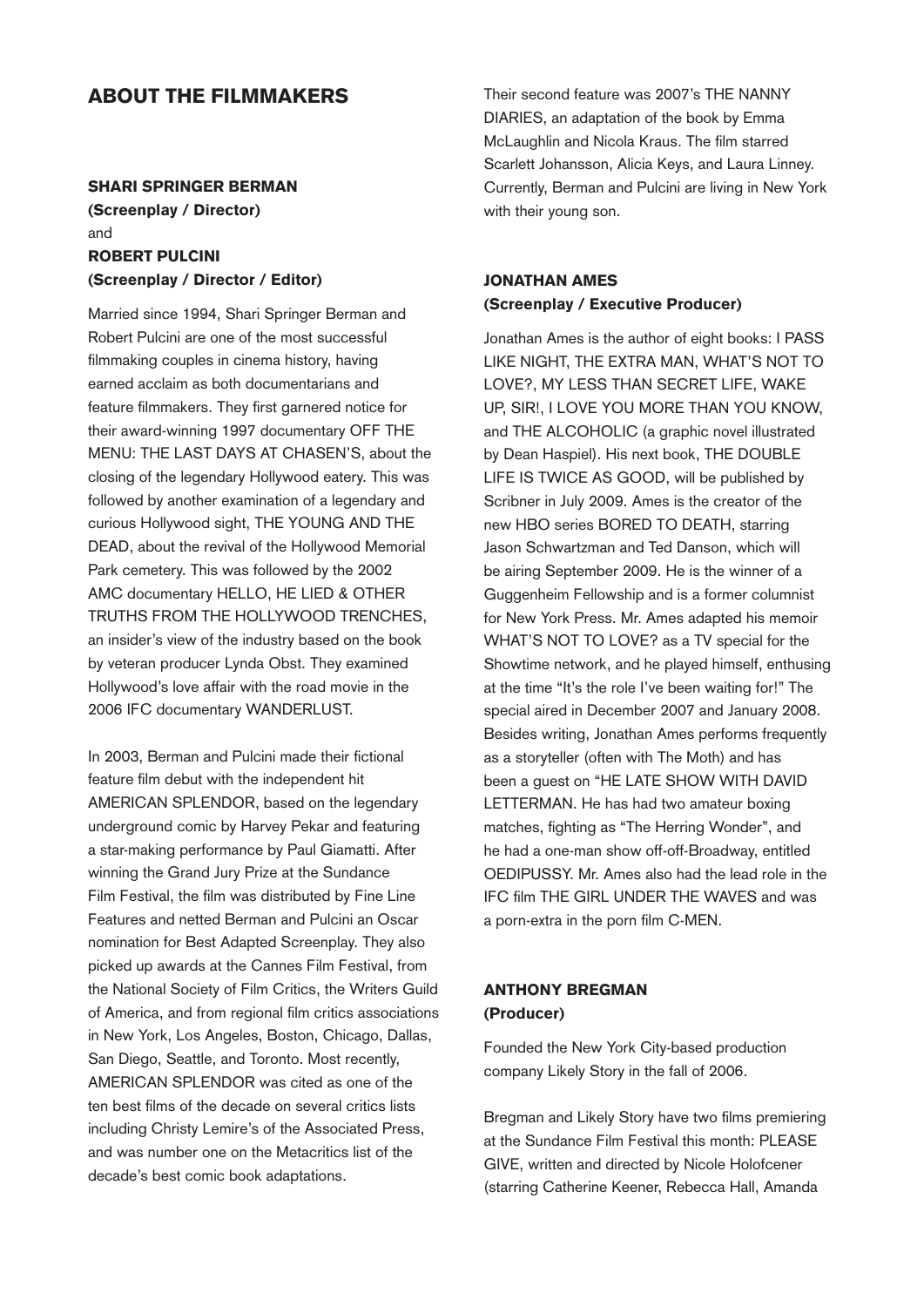Peet and Oliver Platt); and THE EXTRA MAN, written and directed by Bob Pulcini and Shari Springer Berman (starring Kevin Kline, Paul Dano, John C. Reilly, and Katie Holmes).

Bregman has also produced SYNECDOCHE, NEW YORK, written and directed by Charlie Kaufman and starring Philip Seymour Hoffman, Samantha Morton, Michelle Williams and Catherine Keener which Sony Pictures Classics released in the Fall of 2008 and which was recently named 'The best film of the decade' by Roger Ebert; SLEEP DEALER, written and directed by Alex Rivera, which won prizes at the 2008 Sundance and Berlin Film Festivals; the Academy Award<sup>®</sup>-winning ETERNAL SUNSHINE OF THE SPOTLESS MIND, written by Charlie Kaufman and directed by Michel Gondry, and starring Jim Carrey, Kate Winslet and Kirsten Dunst; FRIENDS WITH MONEY written and directed by Nicole Holofcener and starring Jennifer Aniston, Catherine Keener, Frances McDormand and Joan Cusack; CARRIERS, THUMBSUCKER, THE EX, LOVELY & AMAZING, HUMAN NATURE, THE TAO OF STEVE, LUMINOUS MOTION, and LOVE GOD, the world's first digital film. Bregman executive produced THE SAVAGES, and TRICK, and was associate producer on THE ICE STORM, THE BROTHERS MCMULLEN, THE MYTH OF FINGERPRINTS, and ROY COHN/JACK SMITH.

Previous to Likely Story, Bregman was a partner at This is that for four years, and spent ten years as head of production at Good Machine, where he supervised the production and post production of over thirty feature films, including SENSE & SENSIBILITY, EAT DRINK MAN WOMAN, WALKING & TALKING, WHAT HAPPENED WAS..., THE WEDDING BANQUET, and SAFE.

Bregman teaches producing at Columbia University's Graduate Film School, and is on the board of the IFP.

#### STEPHANIE DAVIS (Producer)

Longtime talent manager and producer Stephanie Davis' first feature film credit was as executive

producer of THE CAVEMAN'S VALENTINE and FORMULA 51 in 2001, both starring Samuel L. Jackson. She has also served as executive producer two television shows created by Gigi Levangi: THE STARTER WIFE starring Debra Messing on the USA Network, which earned an Emmy for co-star Judy Davis; and the upcoming Lifetime miniseries MANEATER with Sarah Chalke and Gregory Harrison. In addition to producing Jonathan Ames' THE EXTRA MAN, she also serves executive producer of the upcoming HBO comedy series BORED TO DEATH starring Jason Schwartzman and Ted Danson.

#### JUDY BECKER (Production Designer)

Judy Becker has worked with some of today's most acclaimed directors, including Todd Haynes (I'm Not There); Ang Lee (Brokeback MOUNTAIN) and David O. Russell (THE FIGHTER). She has served as production designer on many other notable films, including Douglas McGrath's INFAMOUS: Zach Braff's GARDEN STATE: Peter Sollett's RAISING VICTOR VARGAS; Mike Mills' Thumbsucker and Rebecca Miller's Personal Velocity.

Becker comes from a background in fine arts and photography. She spent several years as an underground comics artist, and had her work published in many notable comics compilations. She lives in New York City.

#### SUTTIRAT LARLAB (Costume Designer)

An art department veteran, Suttirat Larlab's production credits run the gamut of genres, and include THE BEACH, ENIGMA, SERENDIPITY, "K-Pax, Men in Black II, A Foreign Affair, Alfie, The Skeleton Key, The Namesake, THE SAVAGES, and MY SASSY GIRL. In 2007, she earned her first credit as costume designer on Danny Boyle's science-fiction epic SUNSHINE. That lead to her being recruited as costume designer for Boyle's next project, the Oscar-winning